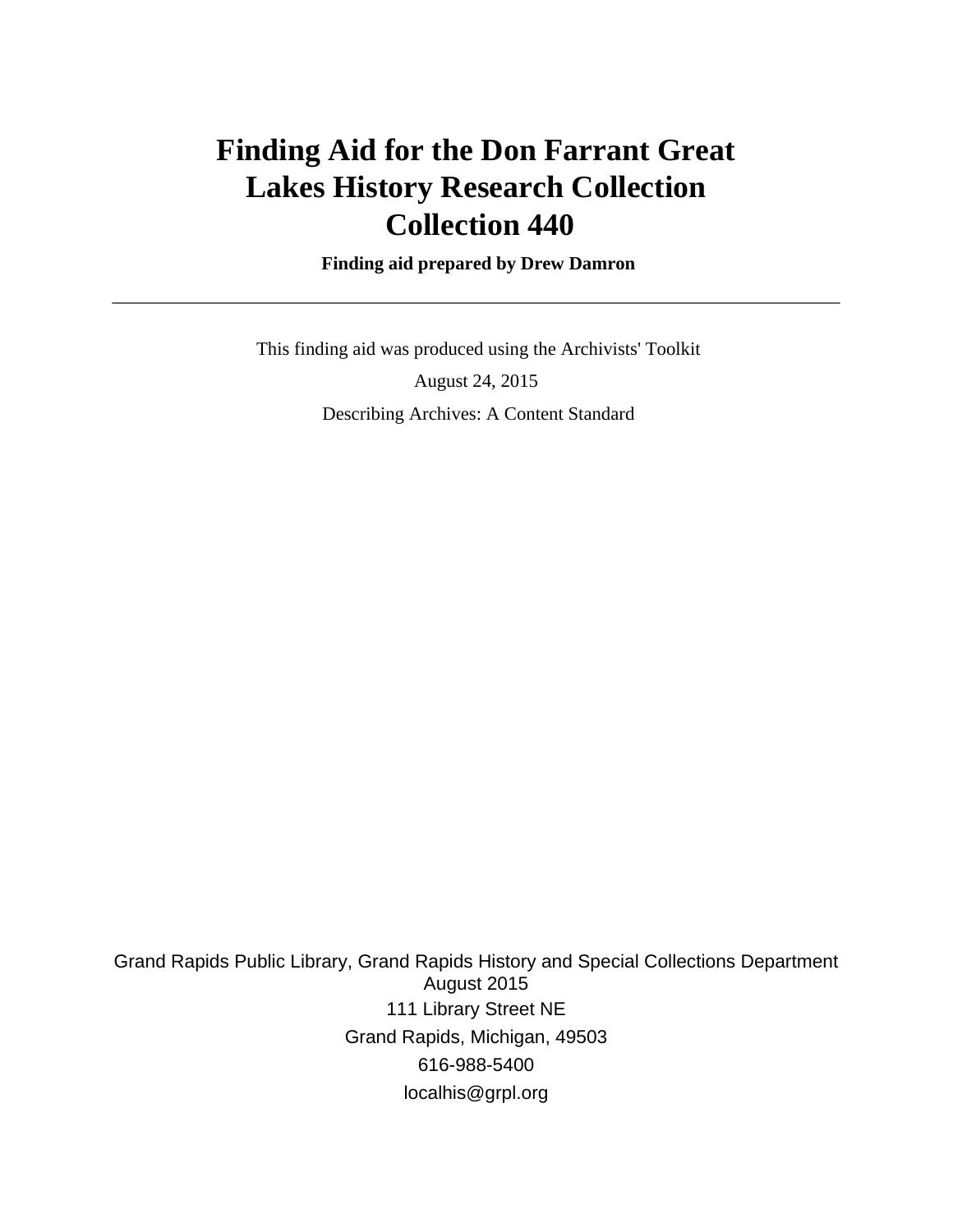## **Table of Contents**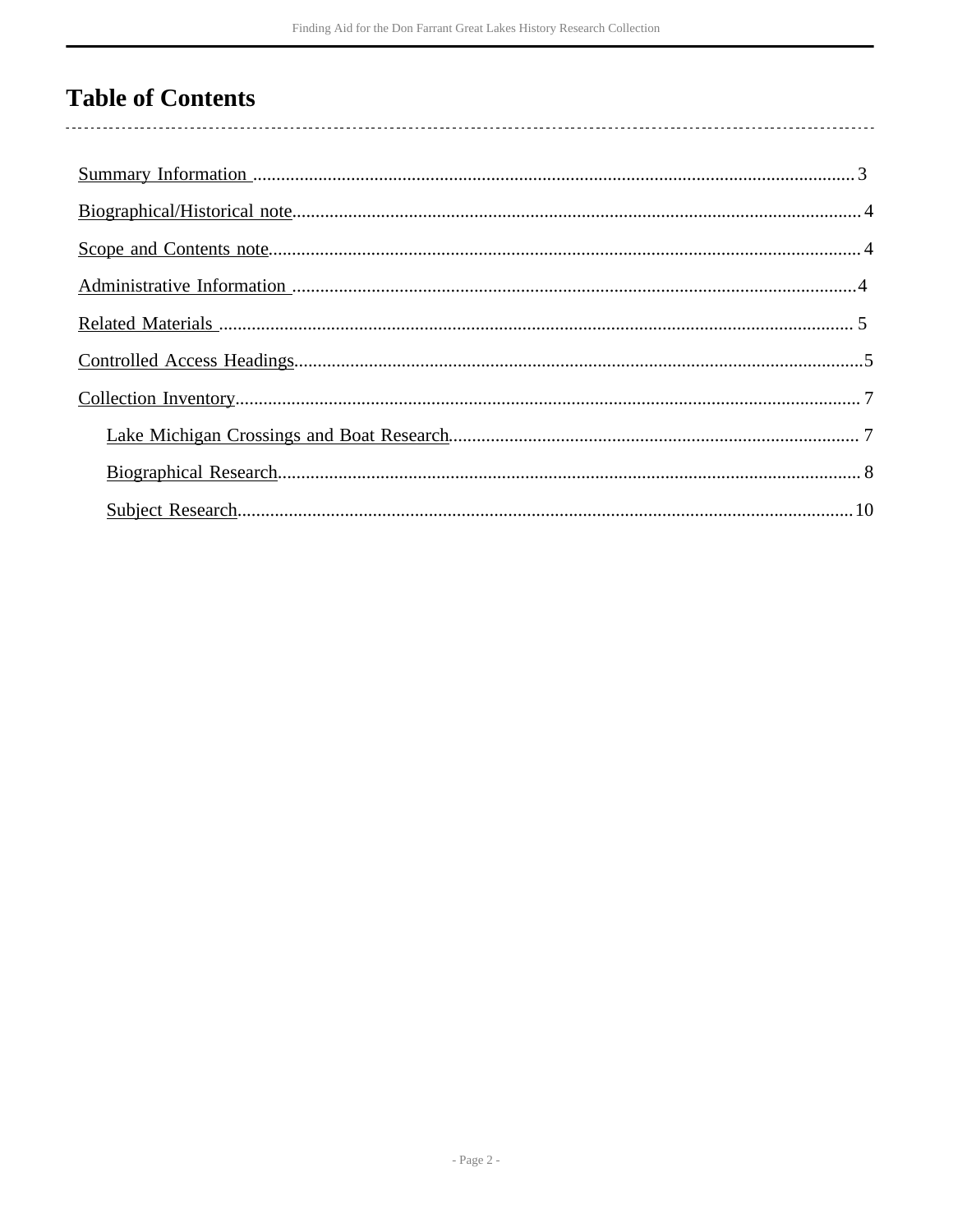## <span id="page-2-0"></span>**Summary Information**

| <b>Repository</b> | Grand Rapids Public Library, Grand Rapids History and Special<br><b>Collections Department</b>                             |
|-------------------|----------------------------------------------------------------------------------------------------------------------------|
| <b>Title</b>      | Don Farrant Great Lakes History Research Collection                                                                        |
| Date [bulk]       | Bulk, 1960-1980                                                                                                            |
| Date [inclusive]  | $1770s - 1980s$                                                                                                            |
| <b>Extent</b>     | 1.5 Linear feet 3 Boxes                                                                                                    |
| Language          | English                                                                                                                    |
| <b>Abstract</b>   | This collection contains research notes, clippings, and photographs on<br>Michigan and Great Lakes History history topics. |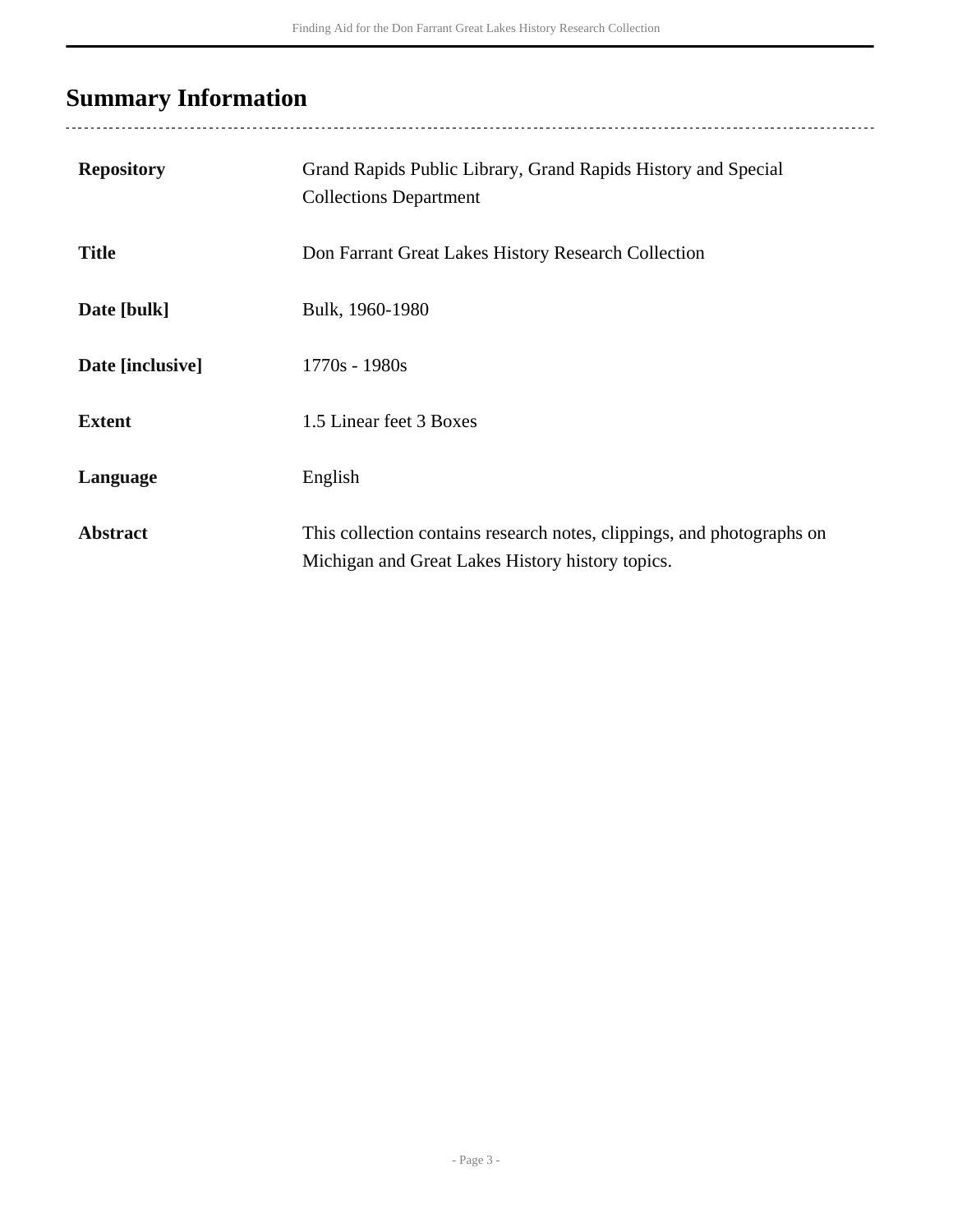### <span id="page-3-0"></span>**Biographical/Historical note**

Don Walter Farrant Jr. was a native of Grand Rapids, Michigan and was a 1948W graduate of Yale University. He served in the Navy during World War II and was a retired technical writer. Mr. Fararnt moved to St Simons Island, Georgia from Grand Rapids in 1988. He was a member of the Retired Officers Club, the Ivy League of the Golden Isles, and Navy League, the American Legion, the Georgia Historical Society and was a member and past-president of the Civil War Round Table.

He was a freelance writer of nostalgia and ghost stories and was the author of three books, "Lure and Lore of the Golden Isles", "Ghosts of the Georgia Coast", and "Haunted Houses of Grand Rapids." He passed away at age 78 on Sunday, March 2, 2003.

#### <span id="page-3-1"></span>**Scope and Contents note**

The Don Farrant Great Lakes History Research Collection contains research compiled by Don W. Farrant Jr, and it is divided into 3 boxes. Folders are arranged by theme first, then alphabetically.

The first box contains material referring to different ways that Lake Michigan has been crossed. These folders contain newspaper clippings and photos of enterprises such as crossing the lake in a bathtub, a canoe, a one-man submarine, etc. This box also contains research material pertaining to particular ships and categories of ships within the great lakes area.

The second box contains research material regarding different individuals and families of historic importance in Michigan.

The third box holds folders with research materials on a variety of historical subjects and topics. These topics range from cults, the civil war, hot air balloons, and more.

### <span id="page-3-2"></span>**Administrative Information**

#### **Publication Information**

Grand Rapids Public Library, Grand Rapids History and Special Collections Department August 2015

#### **Immediate Source of Acquisition note**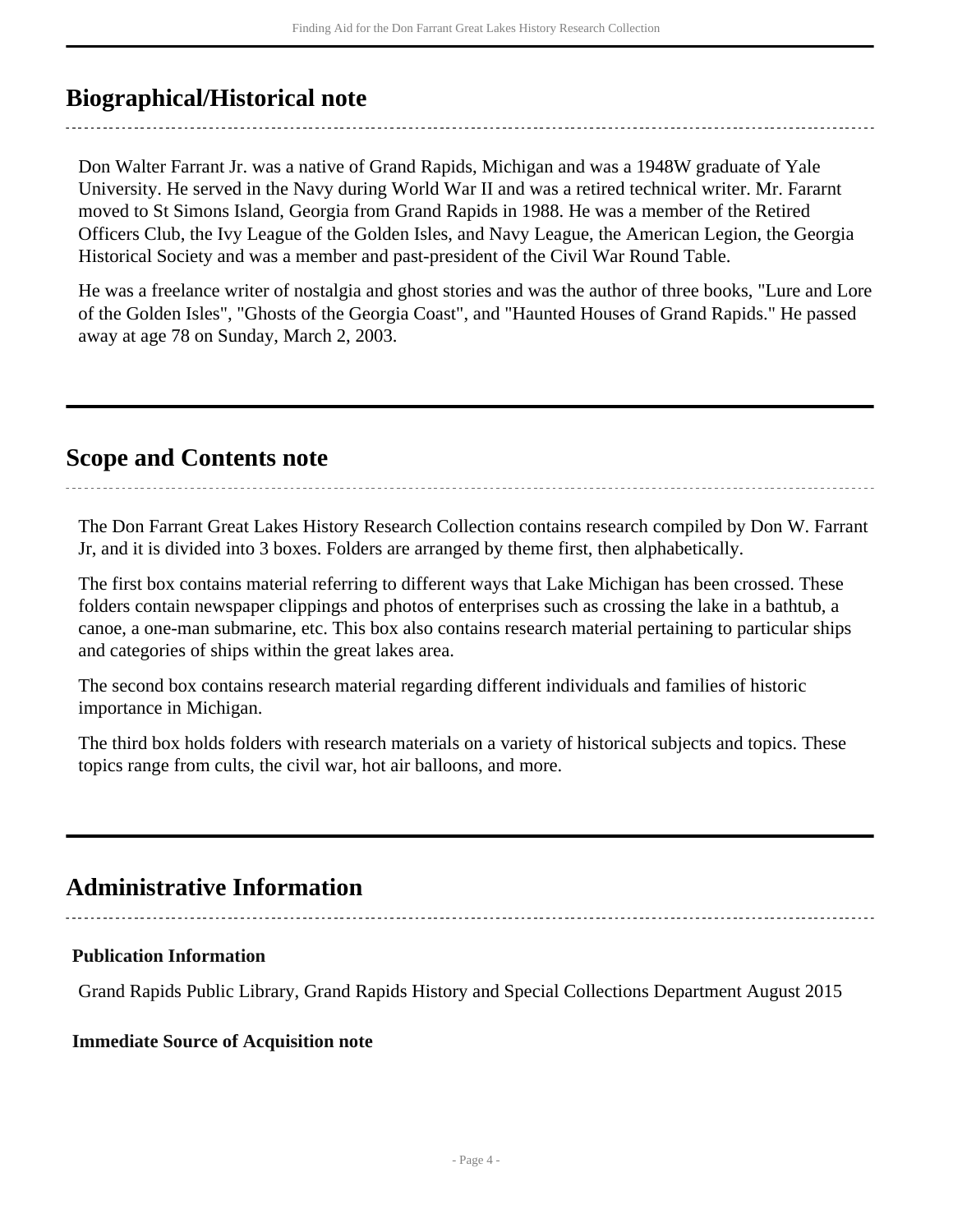### <span id="page-4-0"></span>**Related Materials**

### **Related Archival Materials note**

Collection 117: Henry McConnell Collection of Civil War era broadsides

Collection 242: Grand Rapids Public Library Civil War Documents Collection

Collection 280: Grand Rapids Public Library Michigan Travel Literature Collection

Collection 281:Grand Rapids Public Library General Michigan History Collection

Collection 362: John Gelderloos Civil War Research Collection

### <span id="page-4-1"></span>**Controlled Access Headings**

#### **Geographic Name(s)**

- Ada (Mich.) -- History
- East Grand Rapids (Mich.) -- History
- Michigan -- History
- Ramona Park (East Grand Rapids, Mich.)

#### **Personal Name(s)**

• Donald W. Farrant J. (signed deed D.W. Farrant)

#### **Subject(s)**

- Aeronautics -- Michigan -- Kent County -- History
- Logging -- Michigan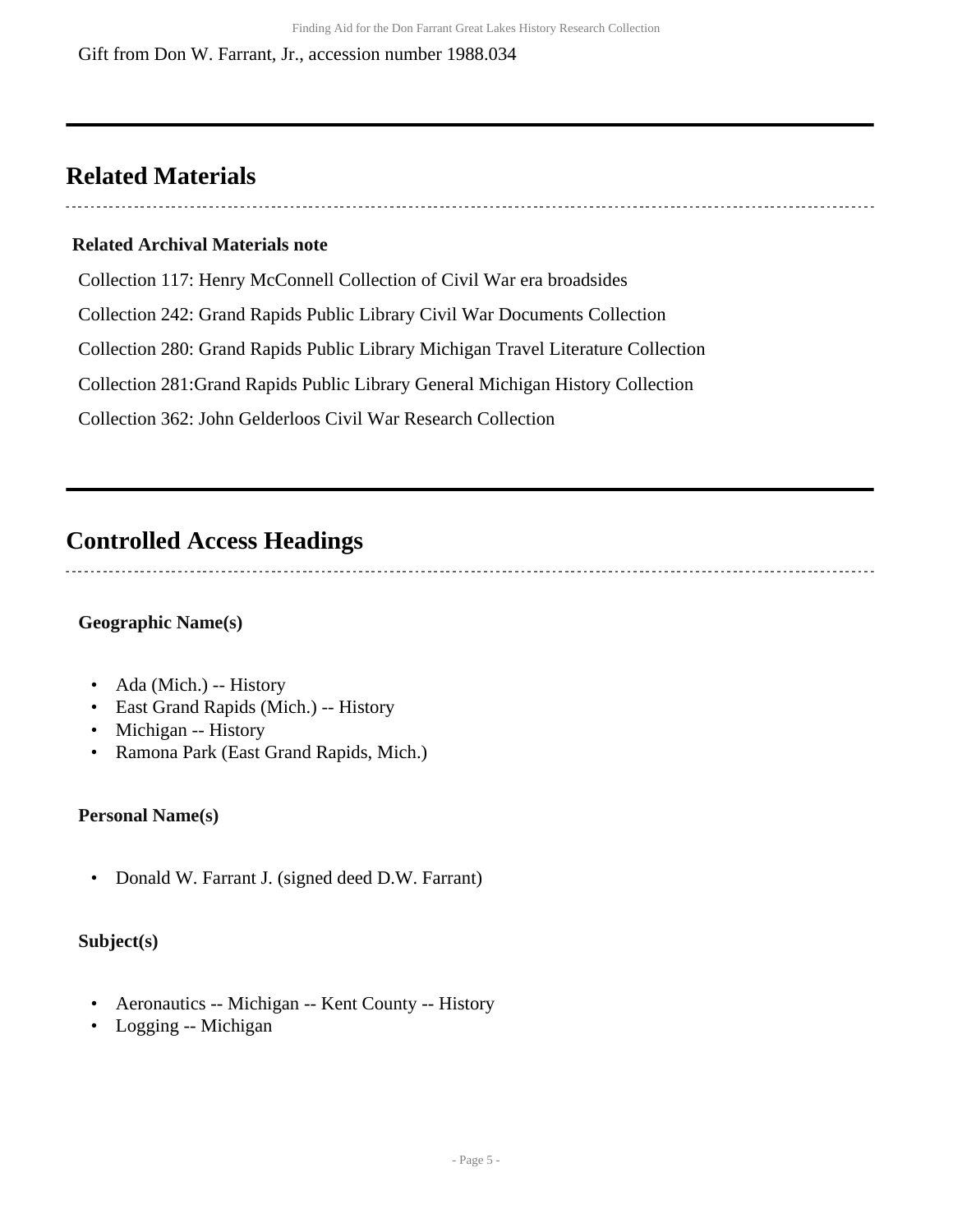• United States -- History -- Civil War, 1861-1865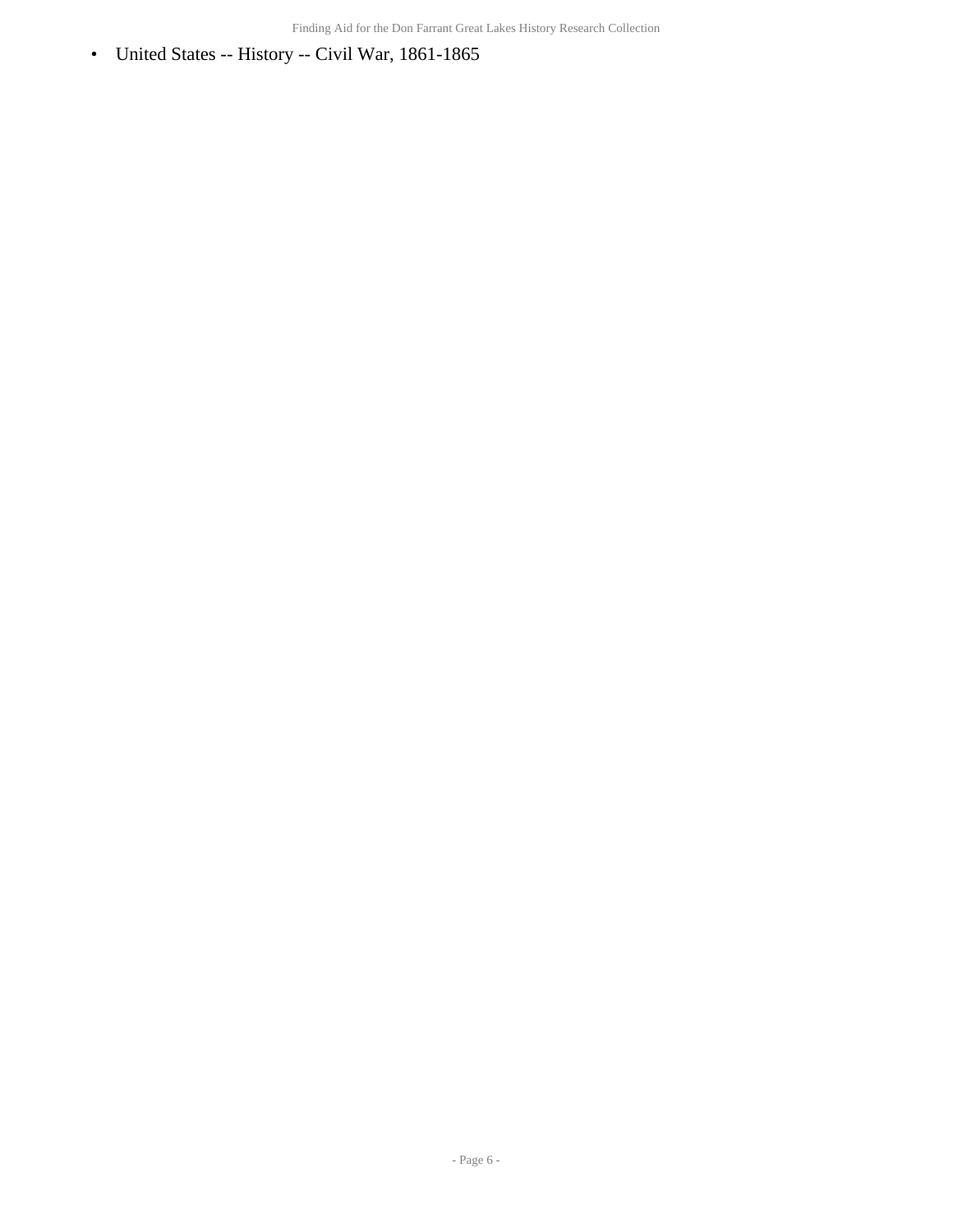## <span id="page-6-0"></span>**Collection Inventory**

<span id="page-6-1"></span>

| <b>Lake Michigan Crossings and Boat Research</b> |              |                |
|--------------------------------------------------|--------------|----------------|
|                                                  | <b>Box</b>   | <b>Folder</b>  |
| Bathtub crossing Lake Michigan                   | $\mathbf{1}$ | $\mathbf{1}$   |
| Canoe crossing Lake Michigan                     | $\mathbf{1}$ | $\overline{2}$ |
| Catamaran crossing Lake Michigan                 | $\mathbf{1}$ | 3              |
| One-man submarine crossing Lake Michigan         | $\mathbf{1}$ | $\overline{4}$ |
| Ski Sail/Kiite crossing Lake Michigan            | $\mathbf{1}$ | 5              |
| Small Sailboat crossing Lake Michigan            | $\mathbf{1}$ | 6              |
| Speedboat crossing Lake Michigan                 | $\mathbf{1}$ | $\overline{7}$ |
| Swimming & Hangglider crossing Lake Michigan     | $\mathbf{1}$ | 8              |
| Water Skiis crossing Lake Michigan. Folder A.    | $\mathbf{1}$ | 9              |
| Wet Bike crossing Lake Michigan                  | $\mathbf{1}$ | 10             |
| Wind Surfer crossing Lake Michigan               | $\mathbf{1}$ | 11             |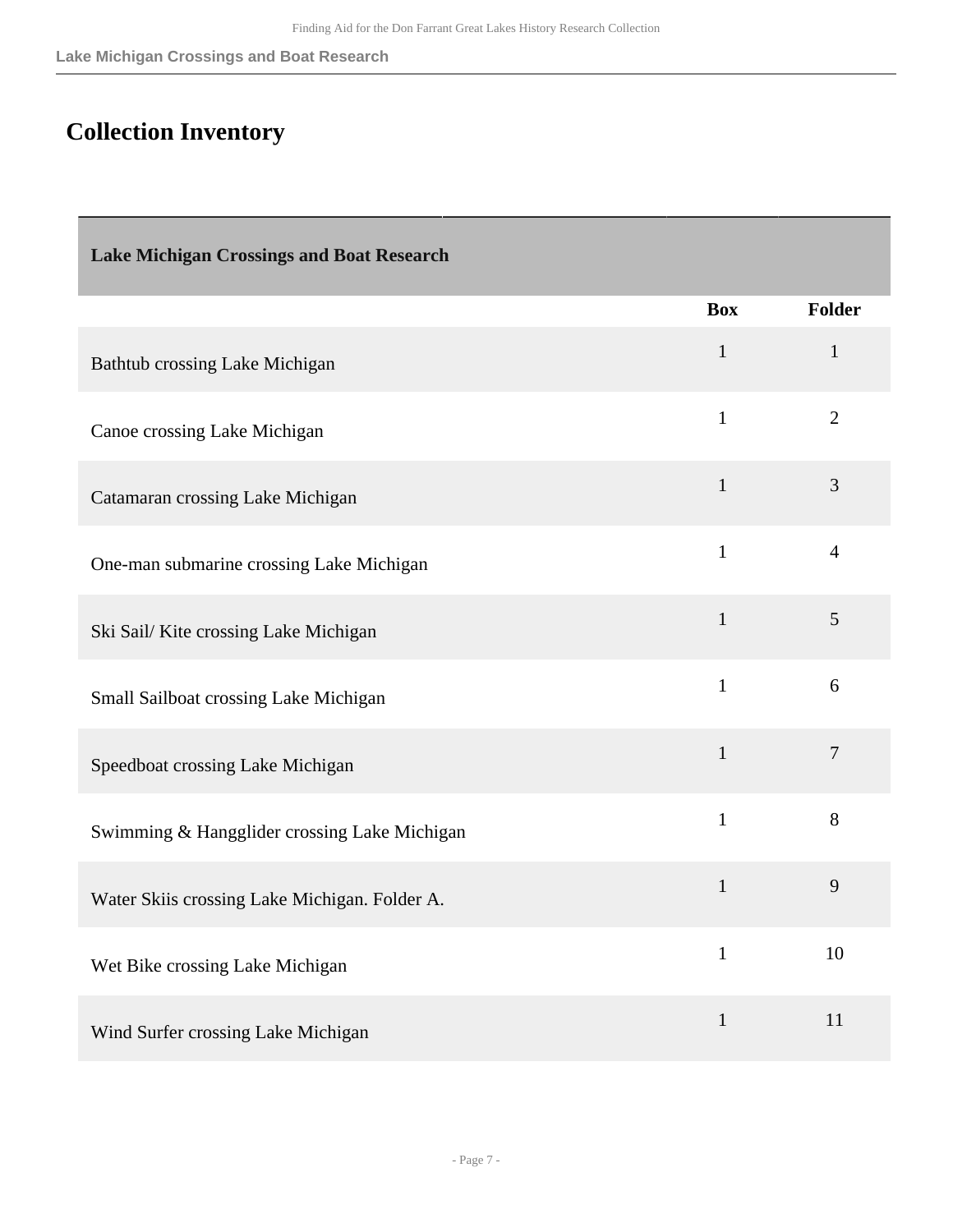<span id="page-7-0"></span>

| Lake Crossings Correspondences | $\mathbf{1}$ | 12           |
|--------------------------------|--------------|--------------|
| <b>Car Ferries</b>             | $\mathbf{1}$ | 13           |
| "Chicora" Steamship            | $\mathbf{1}$ | $14$         |
| Devil Ice                      | $1\,$        | 15           |
| Foolkiller                     | $\mathbf{1}$ | 16           |
| SS Keewatin, Saugatuck         | $\mathbf{1}$ | $17\,$       |
| The Burning of the Naomi       | $\mathbf{1}$ | 18           |
| Naptha Launch                  | $\mathbf{1}$ | 19           |
| "Our Son" Salvor Schooner      | $\mathbf{1}$ | 20           |
| Schooners                      | $\mathbf 1$  | 21           |
| Tugboats                       | $\mathbf{1}$ | 22           |
| <b>Biographical Research</b>   |              |              |
|                                | <b>Box</b>   | Folder       |
| Broncho Bill Brousseau         | $\sqrt{2}$   | $\mathbf{1}$ |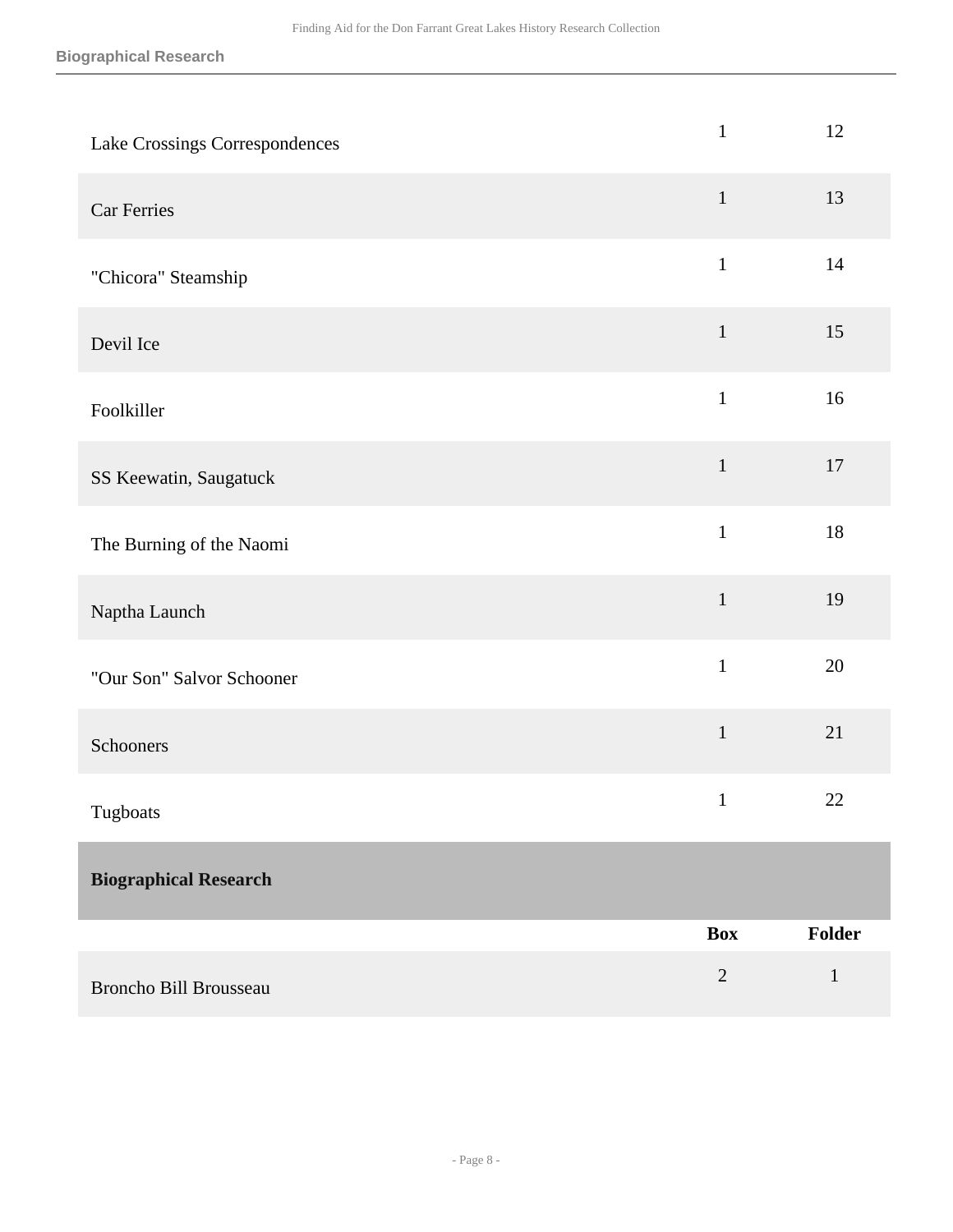| "Pee Wee" Brown, Balloonist                         | $\mathbf{2}$   | $\overline{2}$   |
|-----------------------------------------------------|----------------|------------------|
| Donaldson                                           | $\overline{2}$ | $\mathfrak{Z}$   |
| Tom Fryant                                          | $\sqrt{2}$     | $\overline{4}$   |
| Charlie Holt                                        | $\sqrt{2}$     | $\mathfrak{S}$   |
| Jack London                                         | $\overline{2}$ | $6\,$            |
| <b>Bud Mars</b>                                     | $\overline{2}$ | $\boldsymbol{7}$ |
| Kid McCoy                                           | $\overline{2}$ | $8\,$            |
| Mickey McGurrin, First Parachute Jumper             | $\overline{2}$ | 9                |
| King Ben Purnell                                    | $\overline{2}$ | 10               |
| <b>Ruggles Family</b>                               | $\sqrt{2}$     | $11\,$           |
| Saginaw Characters: Curt Emerson, Little Jake, etc. | $\mathbf{2}$   | 12               |
| Louis Sands                                         | $\overline{2}$ | 13               |
| Estelle Schooner                                    | $\overline{2}$ | $14$             |
| Dan Seavey and Michigan History ('73 Research)      | $\sqrt{2}$     | 15               |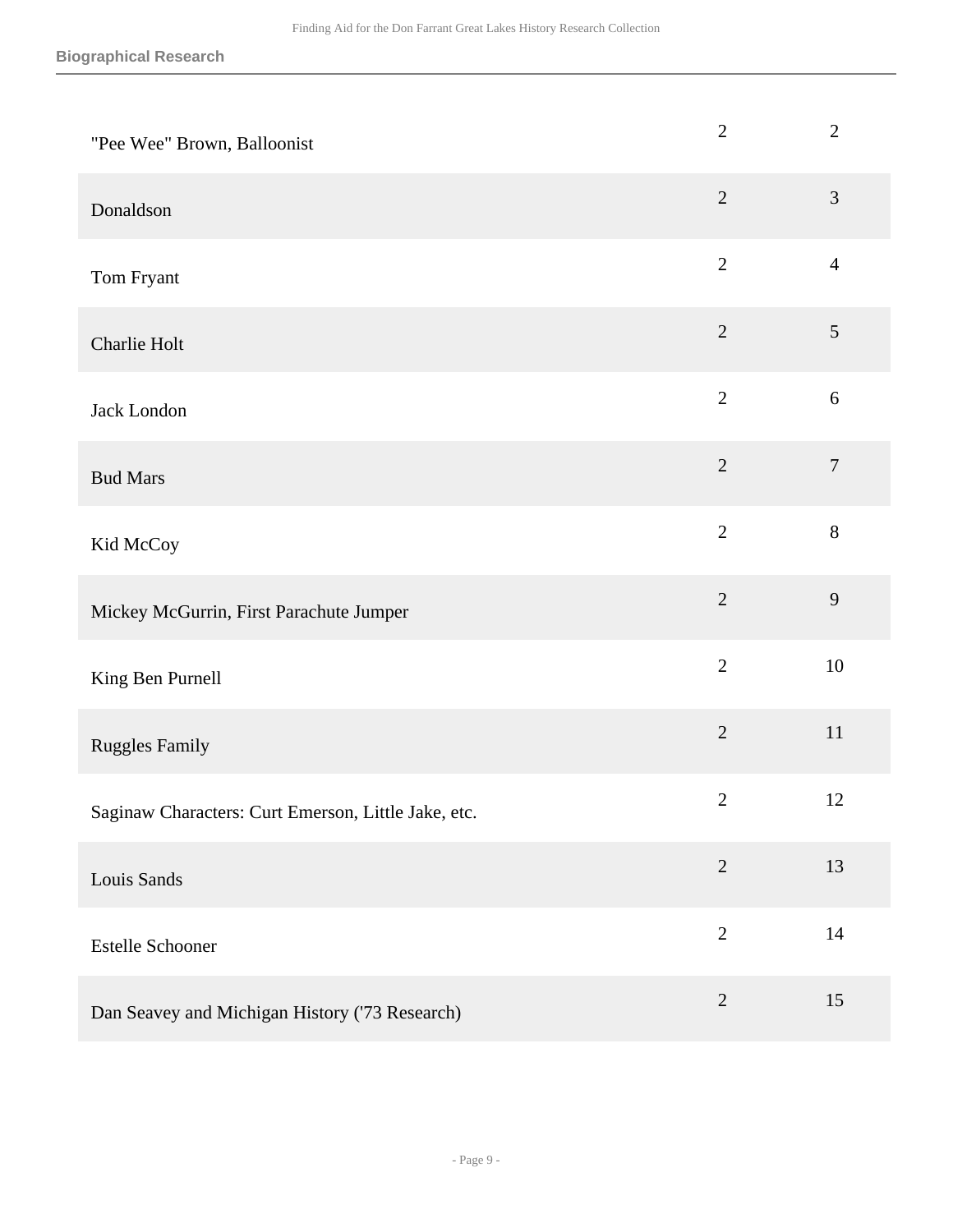<span id="page-9-0"></span>

| <b>Stewart Edward White</b>                             | $\mathbf{2}$   | 16             |
|---------------------------------------------------------|----------------|----------------|
| William B Stout                                         | $\overline{2}$ | 17             |
| <b>Jack Vilas</b>                                       | $\overline{2}$ | 18             |
| <b>Subject Research</b>                                 |                |                |
|                                                         | <b>Box</b>     | <b>Folder</b>  |
| Ada Bridge                                              | $\mathfrak{Z}$ | $\mathbf{1}$   |
| Artist File Samples                                     | 3              | $\overline{2}$ |
| Civil War                                               | 3              | 3              |
| Gettysburg                                              | 3              | $\overline{4}$ |
| "Michigan Men in the Civil War" by Ida C. Brown         | 3              | 5              |
| Civil War Round Table                                   | 3              | 6              |
| Battlefields of the Civil War Map, National Geographic. | 3              | $\overline{7}$ |
| <b>Consumers Power</b>                                  | 3              | $8\,$          |
| Cults                                                   | $\mathfrak{Z}$ | $\overline{9}$ |